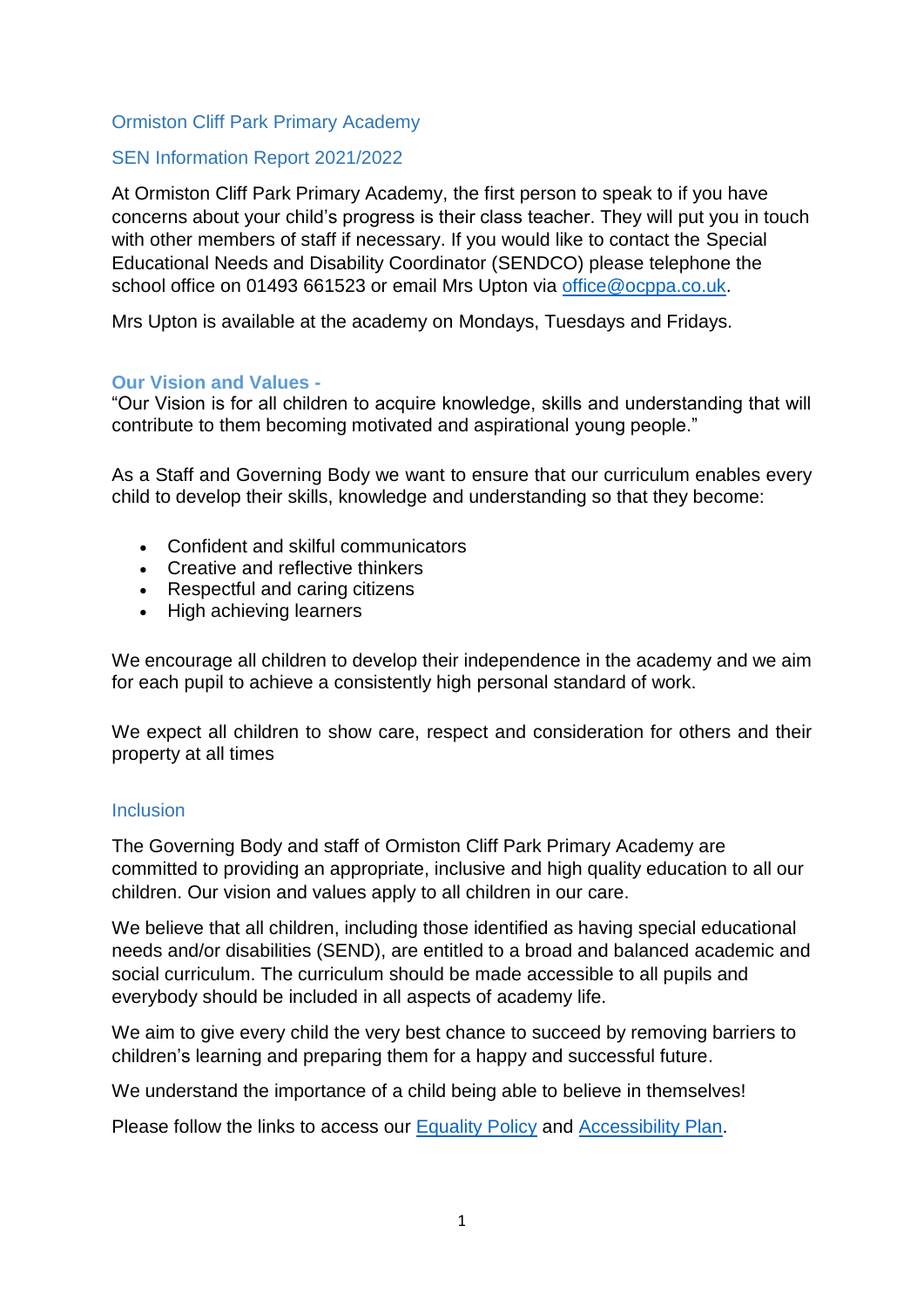## About this report

This report aims to answer some of the most frequently asked questions about how we meet the needs of children with Special Educational Needs and Disabilities.

We will review and update this information regularly to reflect changes and feedback. The date for the next annual review of this report is September 2022.

If you need any further information please see our [SEND policy](https://ocppa.co.uk/admin/wp-content/uploads/sites/31/2021/06/OAT-OCPPA-SEND-Policy.pdf) or contact Mrs Upton using the details above.

#### About our school

We know that children learn at different rates and that there are many factors affecting achievement, including ability, emotional state, age and maturity.

We are particularly aware of the needs of our younger pupils, who may need more time to mature before they are ready to learn.

Through experience we know that early identification of need and early intervention is important to maximise children's potential.

We know that many pupils, at some time in their school journey, may experience difficulties which affect their learning and we recognise that these may be long or short term.

We have high expectations of all our pupils and have a culture of success. You can read our behaviour policy [here.](https://ocppa.co.uk/admin/wp-content/uploads/sites/31/2021/06/OAT-OCPPA-Behaviour-for-Learning-Policy.pdf)

Please click on the link for information on the [Code of Practice for Special](https://www.gov.uk/government/publications/send-code-of-practice-0-to-25)  [Educational Needs and Disabilities \(SEND\).](https://www.gov.uk/government/publications/send-code-of-practice-0-to-25)

Ormiston Cliff Park Primary Academy takes the safeguarding of all our pupils very seriously. We know that children with additional needs are more vulnerable and therefore staff are vigilant and report anything they may notice to our Designated Safeguarding Leads in line with our [Safeguarding Policy.](https://ocppa.co.uk/admin/wp-content/uploads/sites/31/2021/07/OCPPA-Admission-Policy-2021-22.pdf)

## What kinds of Special Educational Needs and / or disabilities does the academy cater for?

Ormiston Cliff Park Primary Academy is dedicated to providing outstanding provision for all pupils with SEND. We have supported pupils with a wide range of needs including social communication difficulties, speech and language delay, physical needs, sensory disabilities and mental health concerns.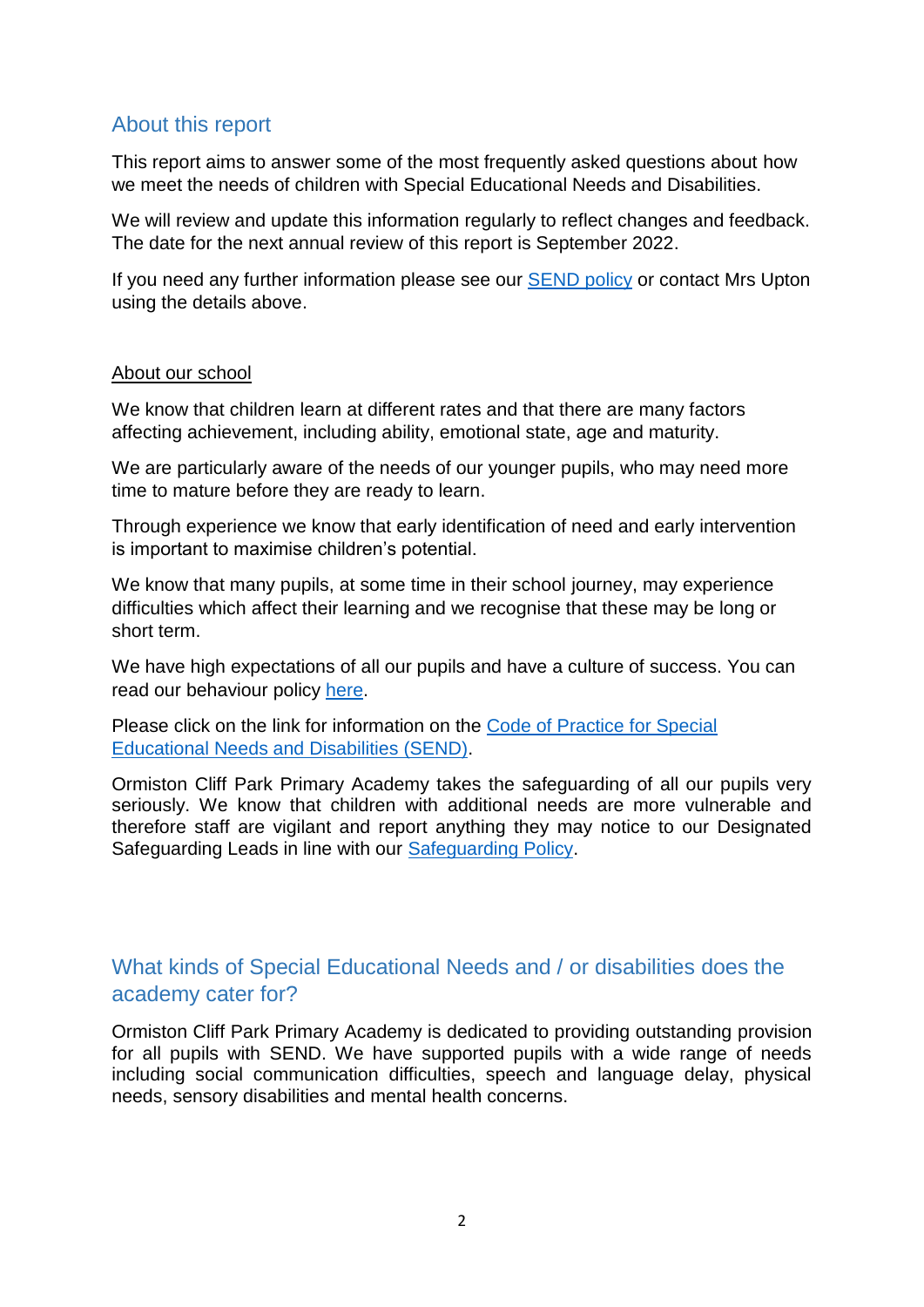Each pupil is supported based on his or her own individual needs so talking to the school before they join us is very important. If you're thinking of joining us you can find information about our admission procedures [here.](https://ocppa.co.uk/admin/wp-content/uploads/sites/31/2021/07/OCPPA-Admission-Policy-2021-22.pdf)

#### **Our SEND Profile**

The number of children on our SEND register changes throughout the year as pupils are added and removed.

Our profile shows that currently (September 2021) 10% (53) of our pupils have been identified as having SEND. 2% (11) of our pupils have a greater level of need and have an Education, Health and Care Plan in place. The other 8% are supported through the school procedures (SEN Support).

There are currently more boys than girls identified with SEND. 62% of pupils on the SEND register are boys, the remaining 38% are girls.

We identify pupils who have SEND by their primary area of need as seen below.

4% have needs relating to physical disabilities and sensory needs

19% have needs associated with Social, Emotional and Mental Health (SEMH)

25% have needs associated with Cognition and Learning

53% have needs associated with Communication and Interaction

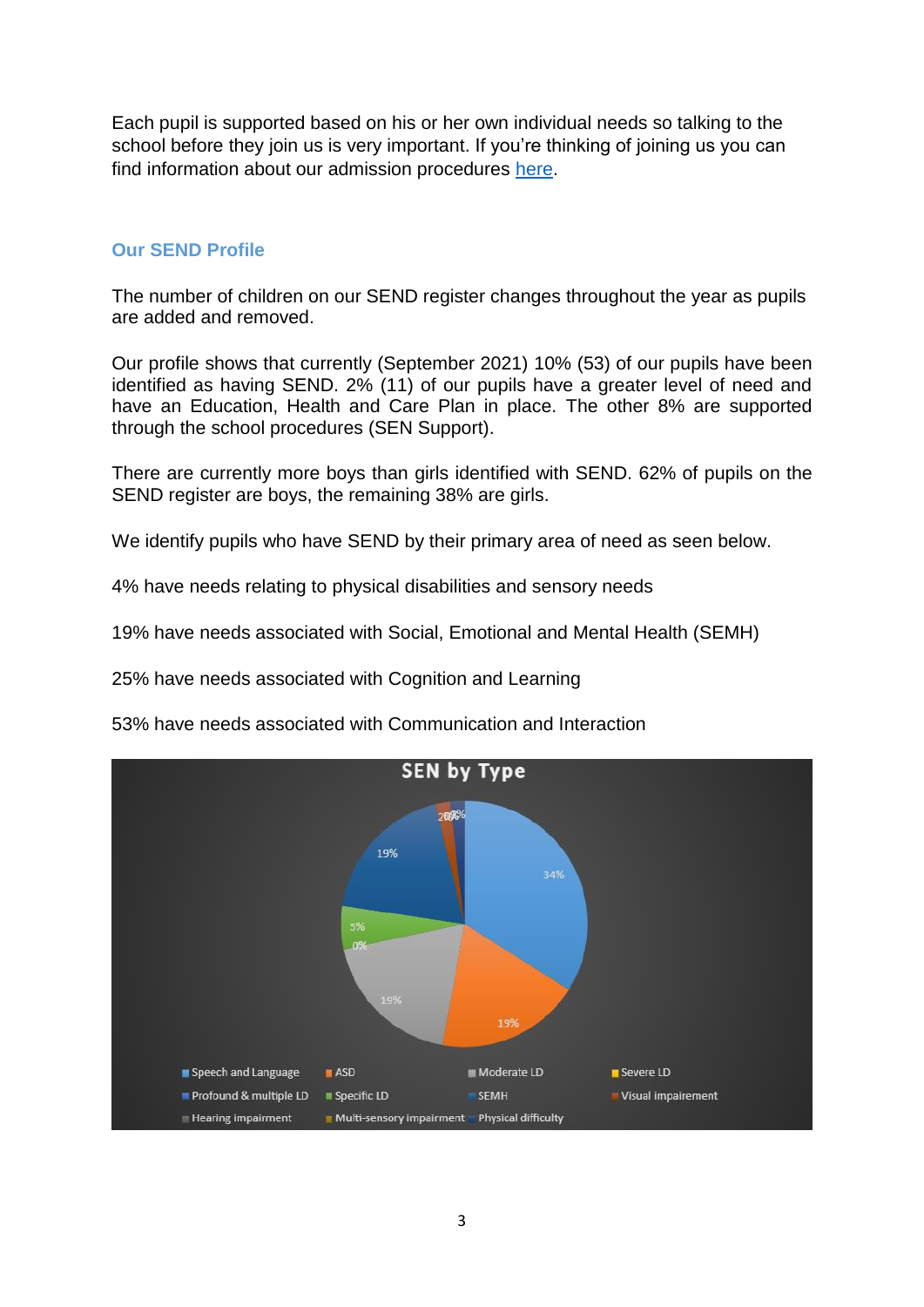Many pupils have needs in more than one area and need provision which caters for them but this is not seen in the information above

Under the 2015 Code of Practice SEND are categories under the following four headings:

- **Communication and Interaction** e.g. Speech, Language and Communication needs (SLCN) Autism Spectrum Disorder (ASD), Asperger's Syndrome
- **Cognition and Learning** e.g. Specific learning difficulties (SpLD), moderate learning difficulties (MLD), severe learning difficulties (SLD) global developmental delay, dyslexia, dyscalculia and dyspraxia, profound and multiple learning difficulties (PMLD)
- **Social, Emotional and Mental Health difficulties (SEMH)** e.g. attention deficit hyperactive disorder (ADHD), depression, eating disorders, attachment disorders.
- **Sensory and/or Physical needs** e.g. visual impairment (VI), hearing impairment (HI), multi-sensory impairment (MSI), Cerebral Palsy (CP), epilepsy. (Note – the academy building is not fully accessible to pupils with mobility difficulties.)

Some pupils have medical needs as well as special educational needs. We work closely with health professionals to plan and deliver education provision in a coordinated way.

We will also follow the statutory guidance on supporting pupils with medical conditions, see [Supporting Children with Medical Needs Policy.](https://ocppa.co.uk/admin/wp-content/uploads/sites/31/2021/06/OAT-OCPPA-Supporting-Students-With-Medical-Needs-Policy.pdf)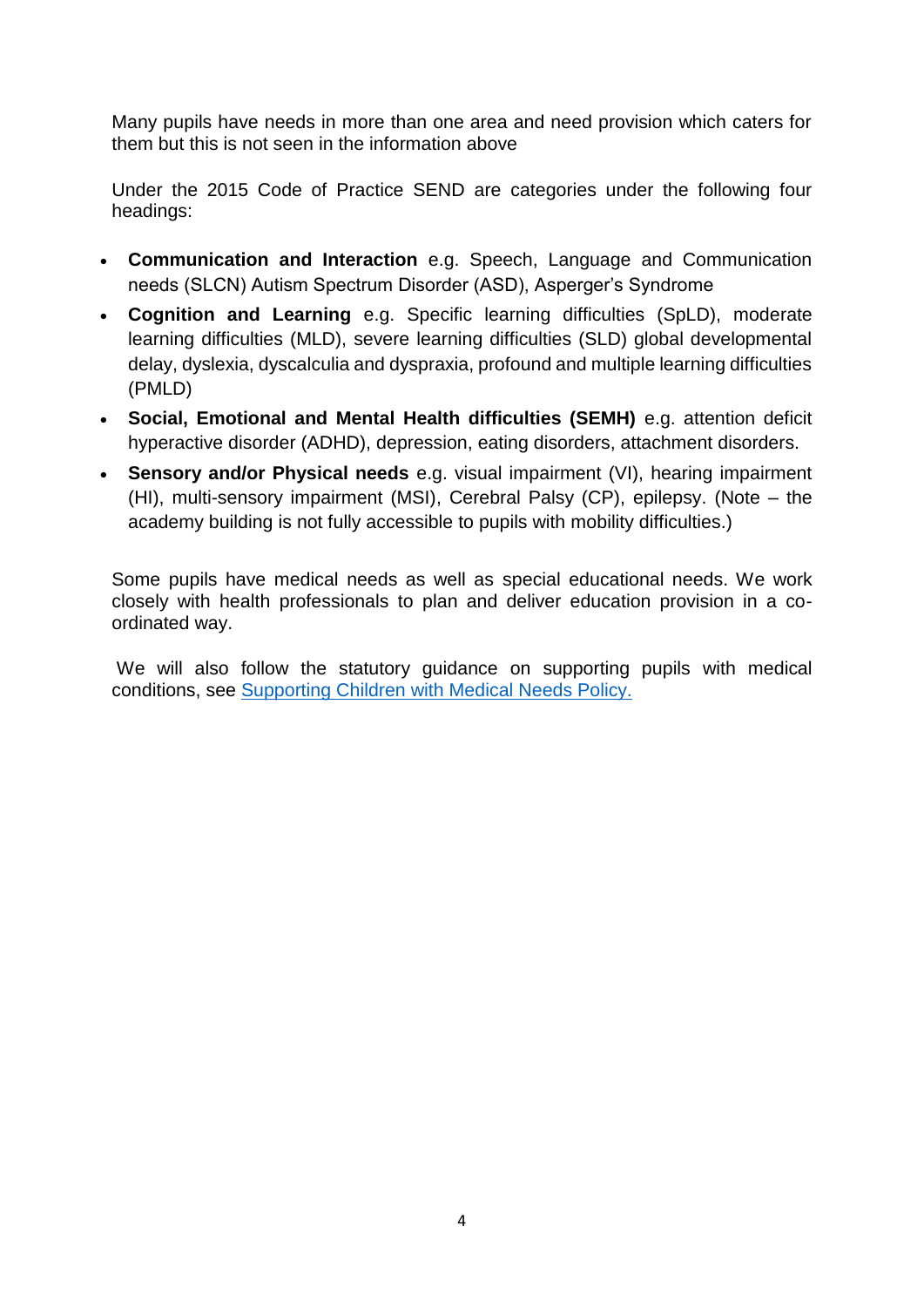## How does the Academy identify students with SEN?

When a class teacher becomes concerned about a pupil they complete a 'record of concern' form and pass to the SENDCO.

| <b>Record of Concern</b>                              |  |  |  |
|-------------------------------------------------------|--|--|--|
| Name of child                                         |  |  |  |
| Year group and class                                  |  |  |  |
| DOB                                                   |  |  |  |
| Person raising concern                                |  |  |  |
| Date concern raised                                   |  |  |  |
| Nature of concern. What barriers does the child have? |  |  |  |
| What support has been given?                          |  |  |  |
| What was the impact?                                  |  |  |  |

The SENDCO then discusses with the teacher what has already been tried to support the pupil and looks at what we can do next.

We will speak to the parents and child and consider whether the pupil needs to be added to the SEND Record. This is a list of pupils who are having support that is different or additional to what is normally given to children their age.

We know that early identification and intervention is important when supporting children with Special Educational Needs. The decision to place a child on the SEND Record is always made in discussion with the class teacher, TA, SENDCO, Principal and the child and their family. On some occasions we may talk to other professionals with the parents' consent.

The best interests and wellbeing of the child are the most important thing.

When considering whether a child needs SEND support we consider the following points:

- Is the child doing as well as they were last year?
- Does the teacher notice any concerns from their assessments?
- Is the pupil keeping the same gap to their peers?
- What are the parents' thoughts?
- What does the pupil think?
- Are there any reports from health professionals to consider?
- Has the pupil had good attendance?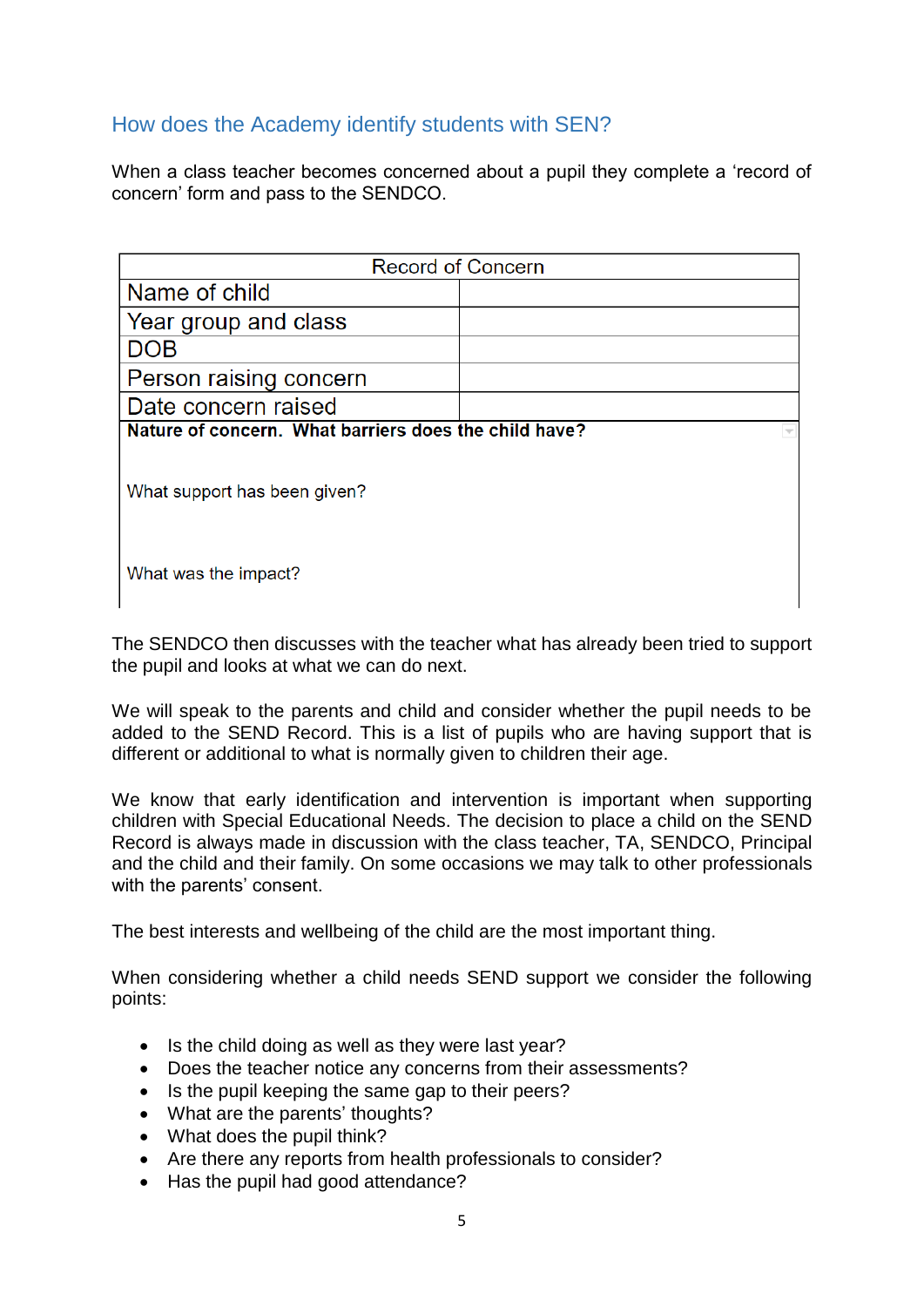We will then discuss what could be causing the child to struggle in their learning. This is known as the barrier.



We work with parent and pupil to look for ways to help the pupil overcome this 'barrier'.

If the pupil needs help which is additional to or different from provision given to most other children of their age and stage of development, this is considered to be Special Educational Provision and they will be placed on the SEND Record with the agreement of their family.

A plan will then be written showing how we will give extra support to the pupil over the next term and what we hope will happen by the end of the time. We keep the plan under review and will make changes as we go along if needed. We speak again at the end of the agreed time to see if the targets we set have been met and if the barrier has been reduced.

This process is known as Assess, Plan, Do, Review. It is a cycle that is repeated for as long as the pupil has an additional need. For some pupils this will be short term, for others it may be throughout their whole time at the academy.



At the same time as working to remove the barrier, we provide support to help the child overcome it while it is still there. For example, a pupil who struggled with reading would be given someone to help read when this was needed in lessons. This support is also listed on the plan. Pupils are encouraged to say what they think would help as well as the parents and teachers.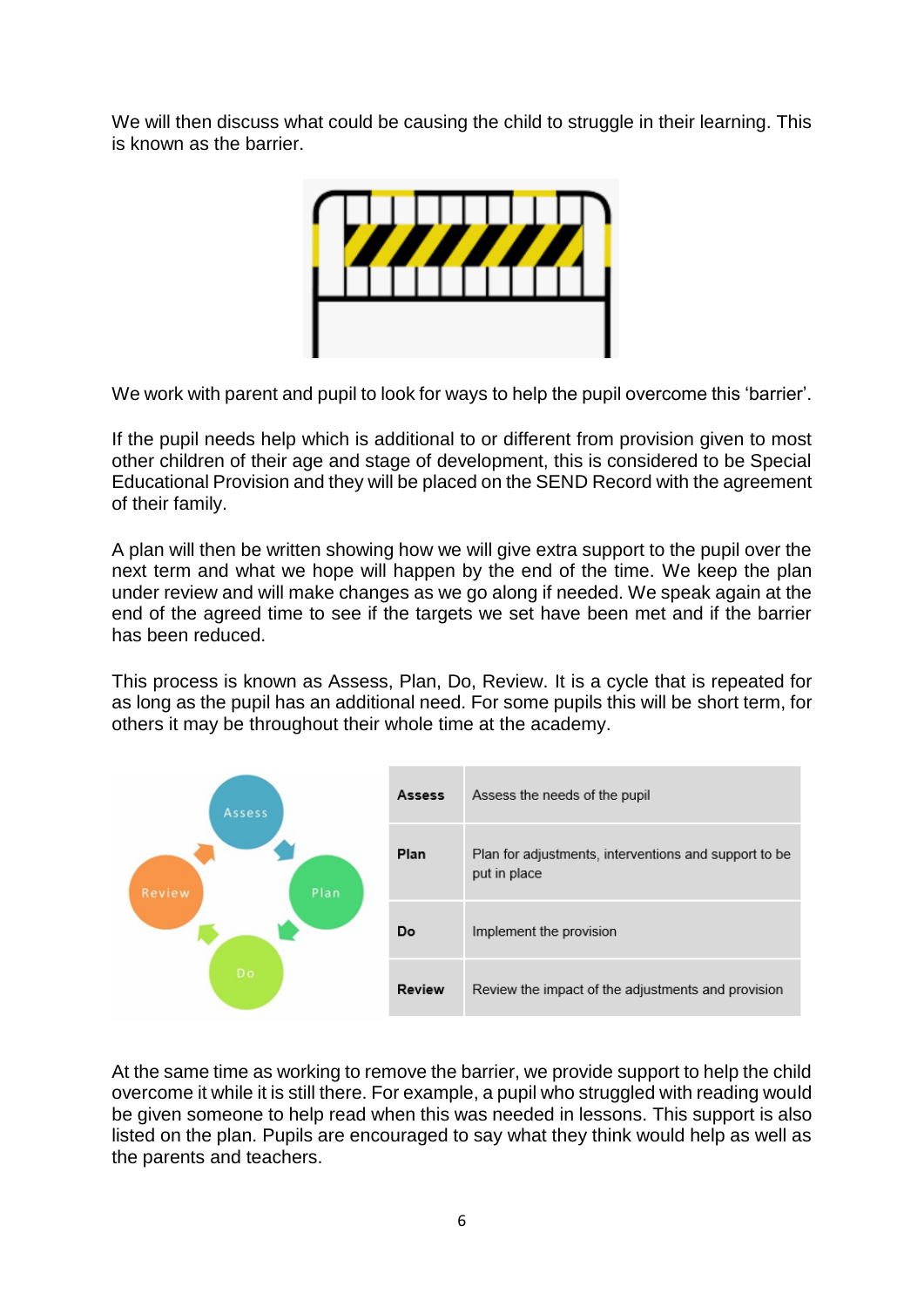# The SEND Provision and Action Plan

This is what the blank plan looks like. You will be invited to contribute to filling it in.

**SEND Provision and Action Plan** 

| <b>Name</b><br><b>Year Group</b><br><b>Class</b><br>Age<br><b>Term of Birth</b><br>Date Plan Issued<br><b>Review Date</b><br><b>EHCP</b><br>Y/N<br><b>SEN Category</b><br><b>COM</b><br>COG<br><b>SPN</b><br><b>SEMH</b><br>High light primary area of need - see SEND register<br><b>Background Information</b><br>Summarise any diagnoses and recognised conditions the pupil has as well as any information about their character, their needs and their<br>strengths.<br>What is going well |  |  |  |  |  |
|-------------------------------------------------------------------------------------------------------------------------------------------------------------------------------------------------------------------------------------------------------------------------------------------------------------------------------------------------------------------------------------------------------------------------------------------------------------------------------------------------|--|--|--|--|--|
|                                                                                                                                                                                                                                                                                                                                                                                                                                                                                                 |  |  |  |  |  |
|                                                                                                                                                                                                                                                                                                                                                                                                                                                                                                 |  |  |  |  |  |
|                                                                                                                                                                                                                                                                                                                                                                                                                                                                                                 |  |  |  |  |  |
|                                                                                                                                                                                                                                                                                                                                                                                                                                                                                                 |  |  |  |  |  |
|                                                                                                                                                                                                                                                                                                                                                                                                                                                                                                 |  |  |  |  |  |
|                                                                                                                                                                                                                                                                                                                                                                                                                                                                                                 |  |  |  |  |  |
|                                                                                                                                                                                                                                                                                                                                                                                                                                                                                                 |  |  |  |  |  |
|                                                                                                                                                                                                                                                                                                                                                                                                                                                                                                 |  |  |  |  |  |
|                                                                                                                                                                                                                                                                                                                                                                                                                                                                                                 |  |  |  |  |  |
|                                                                                                                                                                                                                                                                                                                                                                                                                                                                                                 |  |  |  |  |  |
|                                                                                                                                                                                                                                                                                                                                                                                                                                                                                                 |  |  |  |  |  |
|                                                                                                                                                                                                                                                                                                                                                                                                                                                                                                 |  |  |  |  |  |
|                                                                                                                                                                                                                                                                                                                                                                                                                                                                                                 |  |  |  |  |  |
|                                                                                                                                                                                                                                                                                                                                                                                                                                                                                                 |  |  |  |  |  |
|                                                                                                                                                                                                                                                                                                                                                                                                                                                                                                 |  |  |  |  |  |
|                                                                                                                                                                                                                                                                                                                                                                                                                                                                                                 |  |  |  |  |  |
| Day to day support                                                                                                                                                                                                                                                                                                                                                                                                                                                                              |  |  |  |  |  |
| Bullet point day to day provision that supports the pupil<br>۰                                                                                                                                                                                                                                                                                                                                                                                                                                  |  |  |  |  |  |
|                                                                                                                                                                                                                                                                                                                                                                                                                                                                                                 |  |  |  |  |  |
| Interventions                                                                                                                                                                                                                                                                                                                                                                                                                                                                                   |  |  |  |  |  |
|                                                                                                                                                                                                                                                                                                                                                                                                                                                                                                 |  |  |  |  |  |
| Any additional teaching the pupil receives – curriculum or otherwise related to their needs.<br>٠                                                                                                                                                                                                                                                                                                                                                                                               |  |  |  |  |  |
|                                                                                                                                                                                                                                                                                                                                                                                                                                                                                                 |  |  |  |  |  |

This page has details of the pupil's background, any information that is useful to adults working with them, and lists the support they will have to overcome the barrier as well as the intervention to begin to remove it.

# **SEND Provision and Action Plan**

Pupil Page Use this page to share what you want your teachers to know about you. You can draw or write.

| Things I am good at     | My favourite things | Things I find hard |  |  |  |
|-------------------------|---------------------|--------------------|--|--|--|
|                         |                     |                    |  |  |  |
|                         |                     |                    |  |  |  |
|                         |                     |                    |  |  |  |
|                         |                     |                    |  |  |  |
|                         |                     |                    |  |  |  |
|                         |                     |                    |  |  |  |
|                         |                     |                    |  |  |  |
|                         |                     |                    |  |  |  |
|                         |                     |                    |  |  |  |
|                         |                     |                    |  |  |  |
|                         |                     |                    |  |  |  |
|                         |                     |                    |  |  |  |
| How I like to be helped |                     |                    |  |  |  |
|                         |                     |                    |  |  |  |
|                         |                     |                    |  |  |  |
|                         |                     |                    |  |  |  |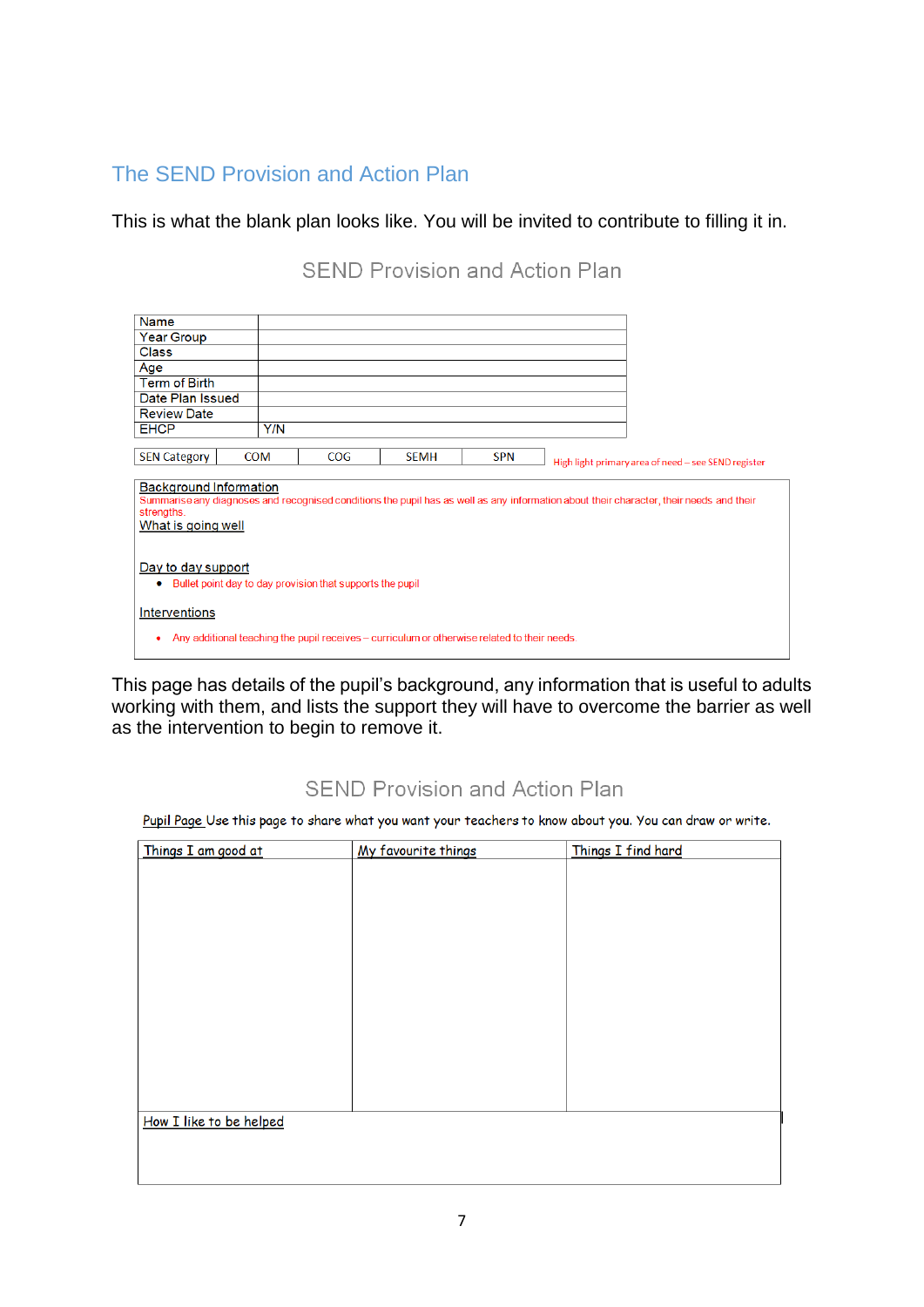This page offers pupils the chance to have their say. It would usually be completed by a trusted adult at school but parents may like to consider the questions with their children at home as well.

| <b>Assess</b><br>(what I need help<br>with)<br>If this is identified in<br>a report from an<br>external agency<br>please give the<br>name and date of<br>the report | Plan<br>(my target to work on)<br>If you have external<br>reports please set targets<br>from the recommendations<br>and give the name and<br>date of the report | <b>Which</b><br><b>EHCP</b><br>outcome<br>does this<br>relate to? | <b>Do</b><br>(what will help me) |               |
|---------------------------------------------------------------------------------------------------------------------------------------------------------------------|-----------------------------------------------------------------------------------------------------------------------------------------------------------------|-------------------------------------------------------------------|----------------------------------|---------------|
|                                                                                                                                                                     |                                                                                                                                                                 |                                                                   | Home                             | <b>School</b> |
| <b>COMM &amp; INT</b>                                                                                                                                               |                                                                                                                                                                 |                                                                   |                                  |               |
|                                                                                                                                                                     |                                                                                                                                                                 |                                                                   |                                  |               |
|                                                                                                                                                                     |                                                                                                                                                                 |                                                                   | $\sim$                           |               |
| COG &                                                                                                                                                               |                                                                                                                                                                 |                                                                   |                                  |               |
|                                                                                                                                                                     |                                                                                                                                                                 |                                                                   |                                  |               |

## SEND Provision and Action Plan

### **SEND Provision and Action Plan**

| <b>SEMH</b>        |  |  |  |  |
|--------------------|--|--|--|--|
|                    |  |  |  |  |
|                    |  |  |  |  |
| Sensory & Physical |  |  |  |  |
|                    |  |  |  |  |
|                    |  |  |  |  |
| Other              |  |  |  |  |
|                    |  |  |  |  |
| Teacher name       |  |  |  |  |

| 1 YAYI 191 TIMITIY                                               |  |
|------------------------------------------------------------------|--|
|                                                                  |  |
|                                                                  |  |
|                                                                  |  |
|                                                                  |  |
| How was the parent involved in the writing of this plan?         |  |
|                                                                  |  |
|                                                                  |  |
|                                                                  |  |
|                                                                  |  |
| How were the pupil's views included in the writing of this plan? |  |
|                                                                  |  |
|                                                                  |  |
|                                                                  |  |
|                                                                  |  |

Parent signature:

By signing this document, I understand that my child is receiving additional provision for a Special Educational Need under the SEND Code of Practice 2015 and that I am happy with the provision set out in this plan.

Date

This is where we set the targets. Where there are reports from professionals outside school, we use these as a basis for the plan. We consider the four areas of need. Not all pupils will have targets set for all areas. Each plan is individual to the needs of the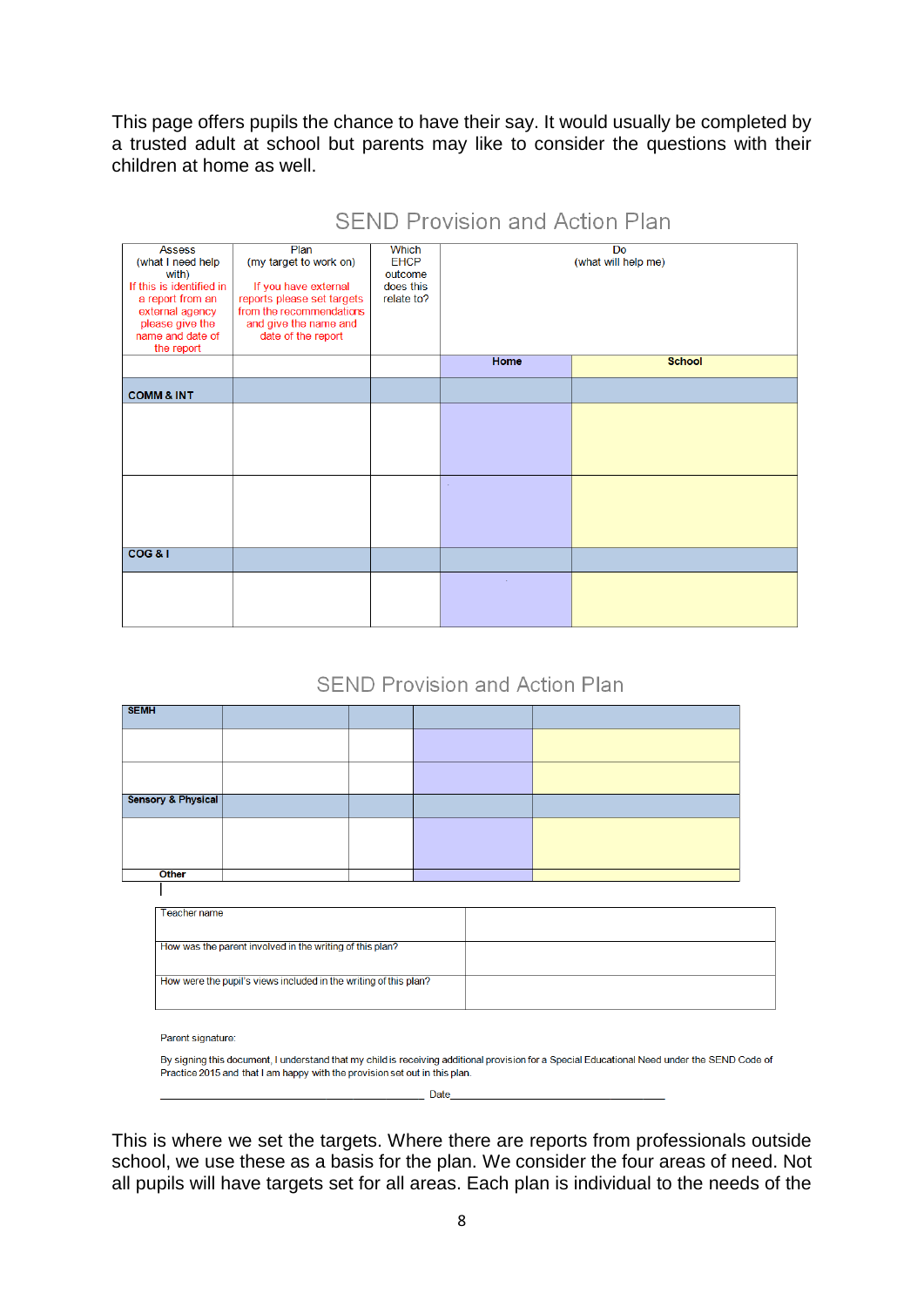pupil. Plans for pupils at SEN Support level are written and managed by the class teacher who will speak to the SENDCO when needed. Plans for pupils with EHCPs are written by the SENDCO who oversees the provision being delivered in the classrooms.

Plans have a column for school and a column for home. This is so that we can work in partnership and share resources to support children holistically.

| <b>SEND Provision and Action Plan</b>                                                                                                                                  |                                                                                                                                                                    |                                                                   |                                                                                        |                                                                          |  |  |
|------------------------------------------------------------------------------------------------------------------------------------------------------------------------|--------------------------------------------------------------------------------------------------------------------------------------------------------------------|-------------------------------------------------------------------|----------------------------------------------------------------------------------------|--------------------------------------------------------------------------|--|--|
| <b>Review page</b><br>Copy and paste first 3 columns from the plan page                                                                                                |                                                                                                                                                                    |                                                                   |                                                                                        |                                                                          |  |  |
| <b>Assess</b><br>(what I need help<br>with)<br>If this is identified<br>in a report from<br>an external<br>agency please<br>give the name<br>and date of the<br>report | Plan<br>(my target to work on)<br>If you have external<br>reports please set<br>targets from the<br>recommendations and<br>give the name and date<br>of the report | <b>Which</b><br><b>EHCP</b><br>outcome<br>does this<br>relate to? | <b>Review</b><br>Updated test scores or scaling scores depending on<br>provision given | <b>Next steps</b><br>Agreed with parent and pupil what<br>do we do next? |  |  |
| <b>COMM &amp; INT</b>                                                                                                                                                  |                                                                                                                                                                    |                                                                   |                                                                                        |                                                                          |  |  |
| COG & I                                                                                                                                                                |                                                                                                                                                                    |                                                                   |                                                                                        |                                                                          |  |  |

When the plan is reviewed, we look at assessment scores, and how the pupil is getting on in class or in intervention groups and discuss what the family and teachers have noticed. We then look at next steps and agree what to do next to continue the journey towards removing the barrier.

Sometimes a pupil will have more than one barrier. We will work with the family to prioritise the things that will make the most difference to the child.

If we have been using Assess, Plan, Do, Review and feel that a pupil is not progressing, we will discuss with the parents whether to refer the pupil for outside assessment either through their GP or through Respectrum Services Ltd. who the school has a contract with.

### How do we know our SEN provision is working?

We are very proud of the outcomes our children with SEND achieve. Most pupils with SEND are able to access learning alongside their peers in Ormiston Cliff Park Primary Academy due to the support that is put in place.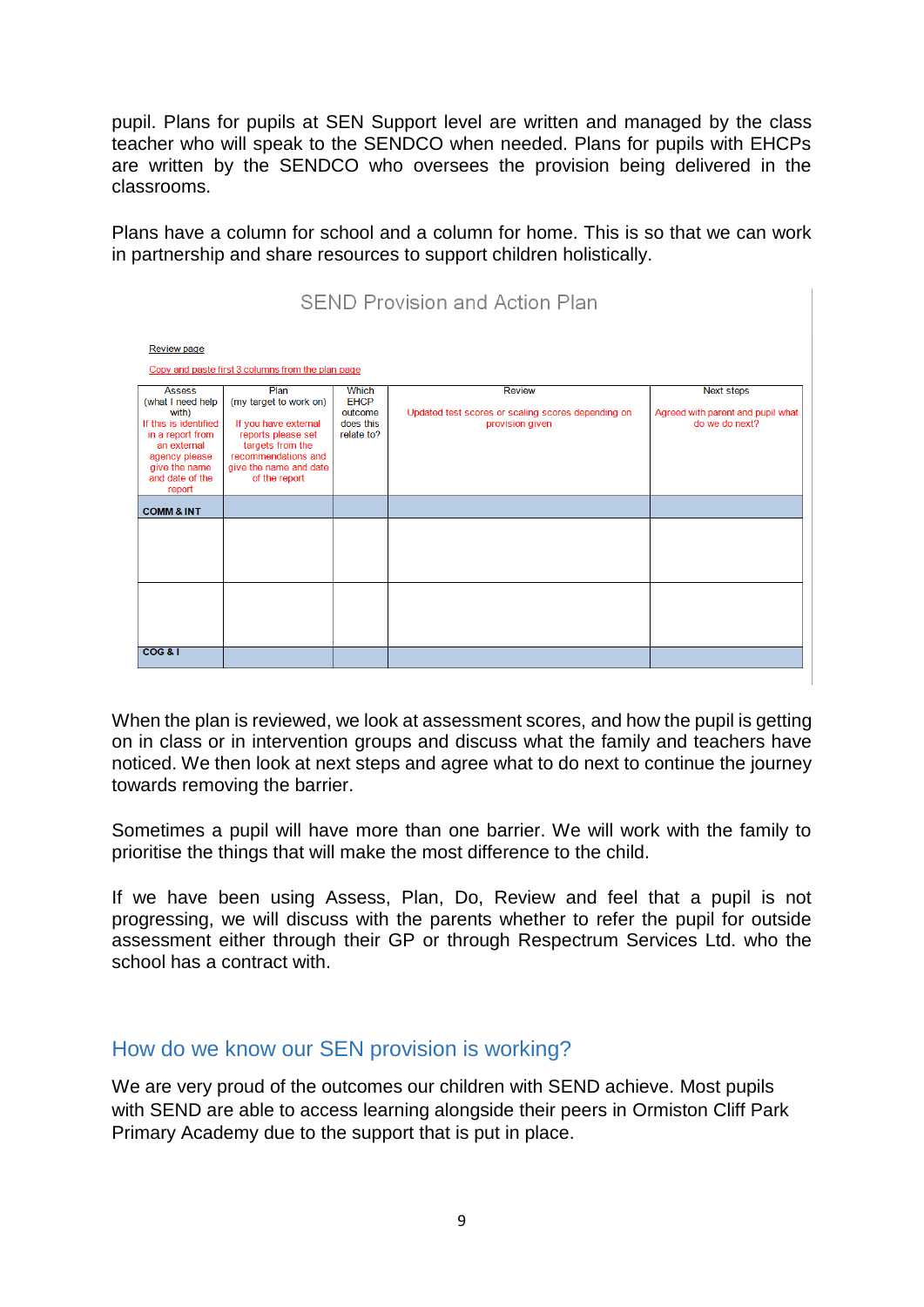As part of day to day teaching, staff carry out observations and consistently assess pupil's progress against their starting points and to raise any concerns with the Senior Leadership Team as soon as they arise. Staff hold termly Pupil Progress meetings to discuss any concerns with Senior Leaders and talk about how SEN provision is working.

The SENDCO visits classroom to monitor provision and speak to children. Staff keep records of the progress all children are making but additional records are kept for pupils who are having additional or different teaching.

Where interventions are in place we look for progress as the child attends. If no progress is seen a discussion is held earlier than planned to see if we need to do something different.

Plans are reviewed at least termly to update families on progress being made and ensure the pupils continue to make the best possible progress.

## How do we teach children with SEND?

Many of our pupils with SEND have their needs met as part of high quality first teaching. This means they do not go out of the room or do different work, but the staff adapt, provide different resources, additional time, pre or post teaching or additional support to enable the pupil to access the same learning as their peers. This is called differentiation.

Differentiation in lessons is common and many children in a class will have their own resources or equipment. This helps children with SEND to feel that they are not different to the rest of the class.

In some cases, personalised learning or additional teaching might be required and a pupil may be removed from a lesson for a short time to work in small group or on their own with an adult. This is always considered carefully as they will miss lesson input and may feel that they are different to their peers. It is also managed so that pupils who must go out of the room for interventions do not always miss the same curriculum area.

Where a pupil has a high level of need and is unable to access class work without support great care is taken not to develop a culture of dependency on adults. Pupils of all abilities are expected to carry out some tasks (at an appropriate level) on their own and staff will respond with encouragement and praise accordingly. This not only helps the child's learning but builds their self-esteem and helps to develop a feeling of "I can!"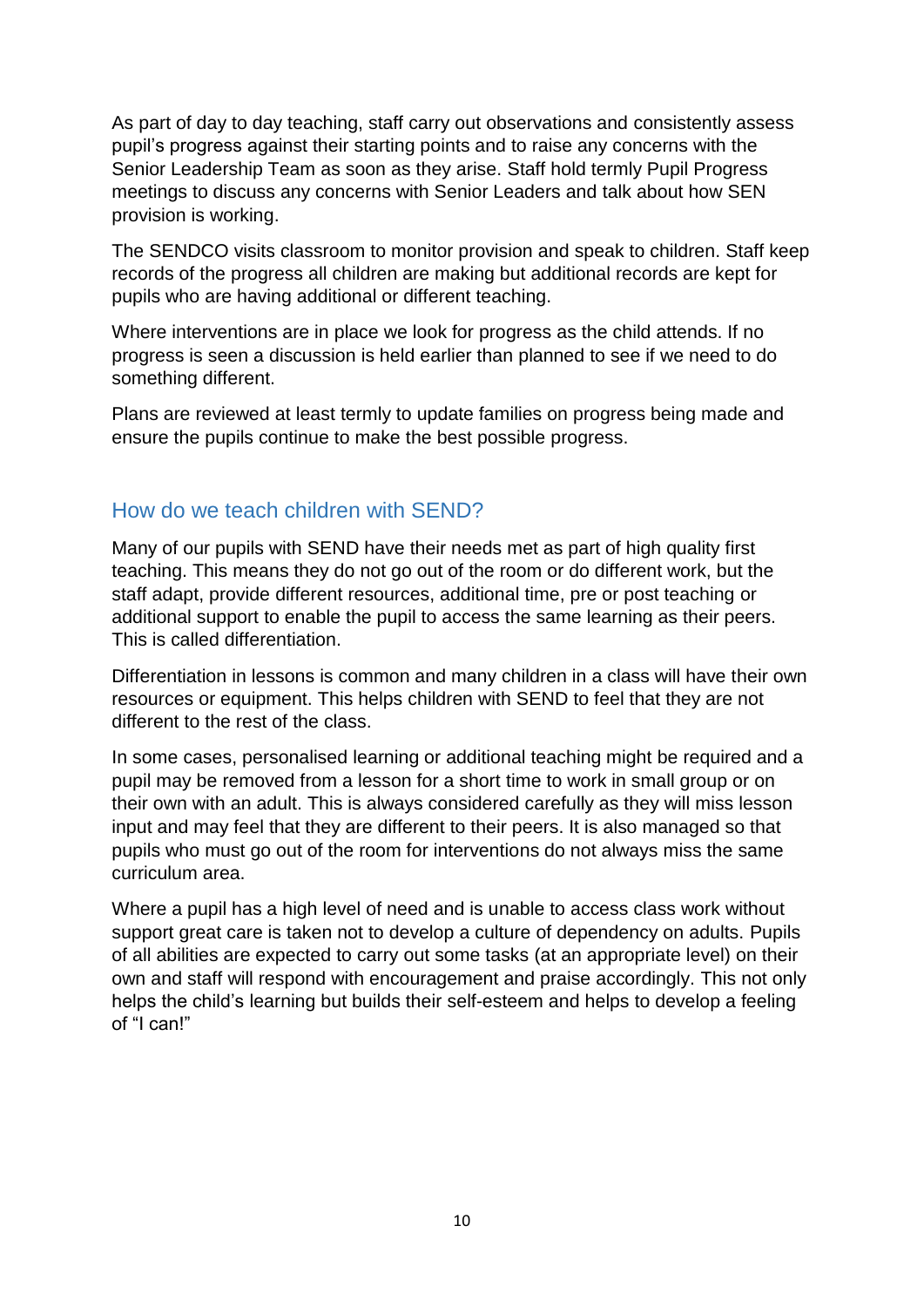Below is a selection of resources used in every classroom to support children as needed. There are many other resources we use – please ask if you have any questions about resources not pictured.



### What other provisions do we offer?

The academy has access to a range of assessment tools and resources. Once a need is identified we will select from this range the most relevant assessment to use to find what will best help the child.

Some examples we may use are:

- **Attention Autism**
- Intensive Interaction
- Well Comm speech and language
- Socially Speaking
- Emotional Literacy Groups
- Social skills groups
- Fine motor activity groups
- Memory training
- Precision teaching
- Dyslexia screening
- Boxall Profile
- Sensory circuits

All these are carried out by trained teaching assistants under the direction of the class teacher and/or SENDCO.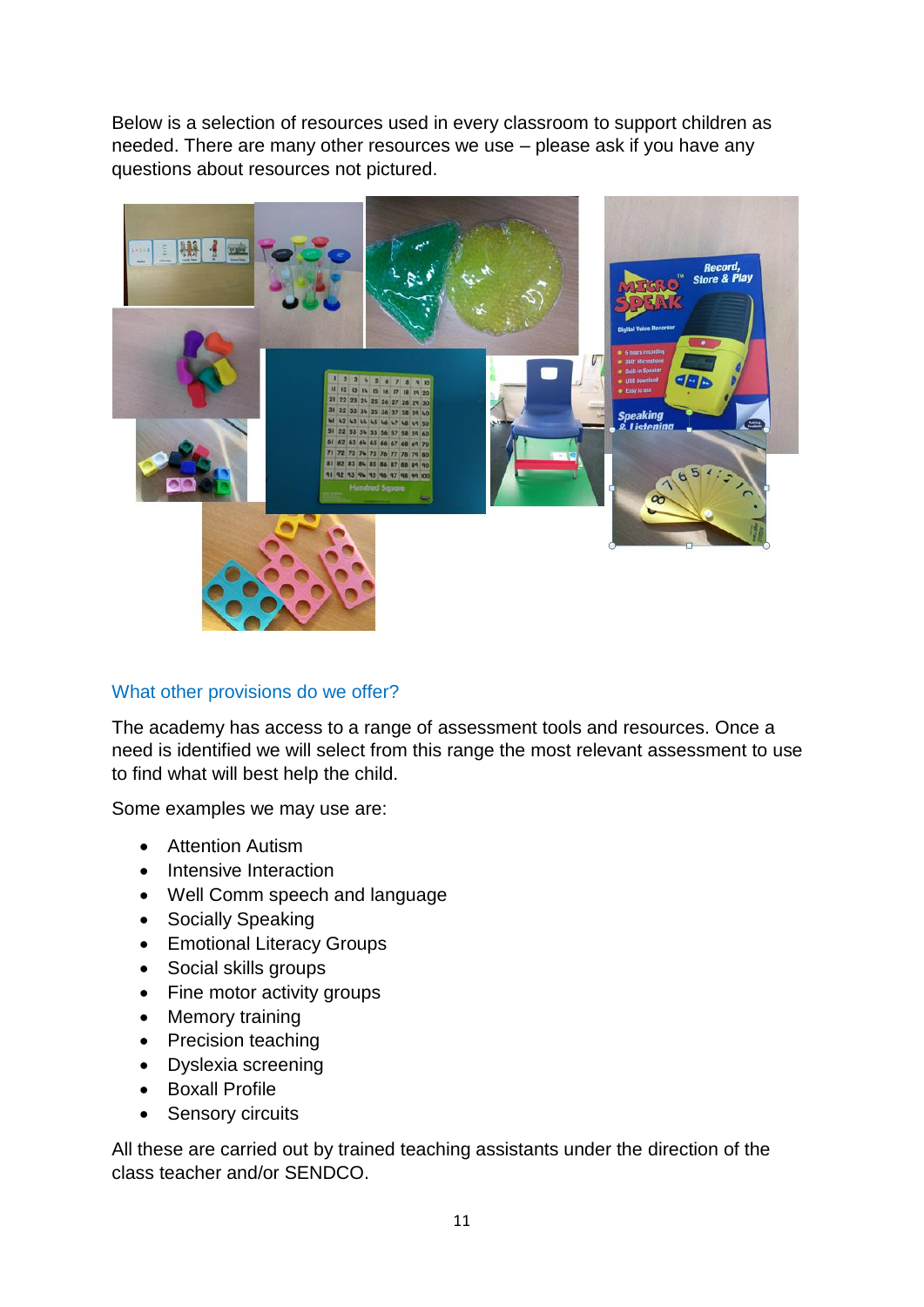# Does my child need an Educational Health and Care Plan (EHCP)?

Most children with SEND will not need an EHCP to succeed at school. Once a child has been identified as having SEND the first stage is called SEN Support. If a child under SEN Support is not making the expected progress despite plans being adapted and changed, then it may be considered appropriate to make an application for an EHCP assessment.

Parents can make a request for an EHCP assessment directly to the Local Authority, however, where possible it should be made in partnership with the academy so that all relevant information can be passed on at the same time. The Local Authority will make a decision whether to carry out an assessment based on the information provided in the application. [Link to more information about applying for an EHCP and](https://www.norfolk.gov.uk/children-and-families/send-local-offer/education-and-learning/support-for-learning/education-health-and-care-ehc-plans/ehc-needs-assessment-and-plans/ehc-needs-assessment-requests)  [forms.](https://www.norfolk.gov.uk/children-and-families/send-local-offer/education-and-learning/support-for-learning/education-health-and-care-ehc-plans/ehc-needs-assessment-and-plans/ehc-needs-assessment-requests)

If you feel that your child does need an EHCP, please speak to Mrs Upton who can support you in applying for this.

## How do pupils with SEND access the wider provision of the school

All pupils have access to the academy's breakfast and after school clubs. Children are able to participate in a range of sporting and cultural enrichment clubs both during and after school hours. When necessary, additional staff support these clubs to ensure the safety and wellbeing of all pupils taking part.

Pupil councils are voted for by the pupils but the choice to stand is open to all pupils.

## What Social Emotional and Mental Health (SEMH) support is available?

PSHE lessons are timetabled across the academy and mental health is given a high profile. All children are routinely taught about signs of poor mental health and strategies to keep ourselves healthy in all ways. Families with mental health or social and emotional concerns have access to pastoral support and on occasion pupils can access 'key workers' to check in with them throughout the day and help them manage any difficulties.

We use the Boxall Profile to analyse need in pupils with SEMH need and look at things we can do to help.

We have a range of games to support social skills which are used in small, adult led groups to help children learn to interact appropriately.

The academy has a Pastoral worker who is available to the pupils who need to discuss their worries with someone. Pupils are also encouraged to use worry boxes in the classroom and to talk to the adults who work with them.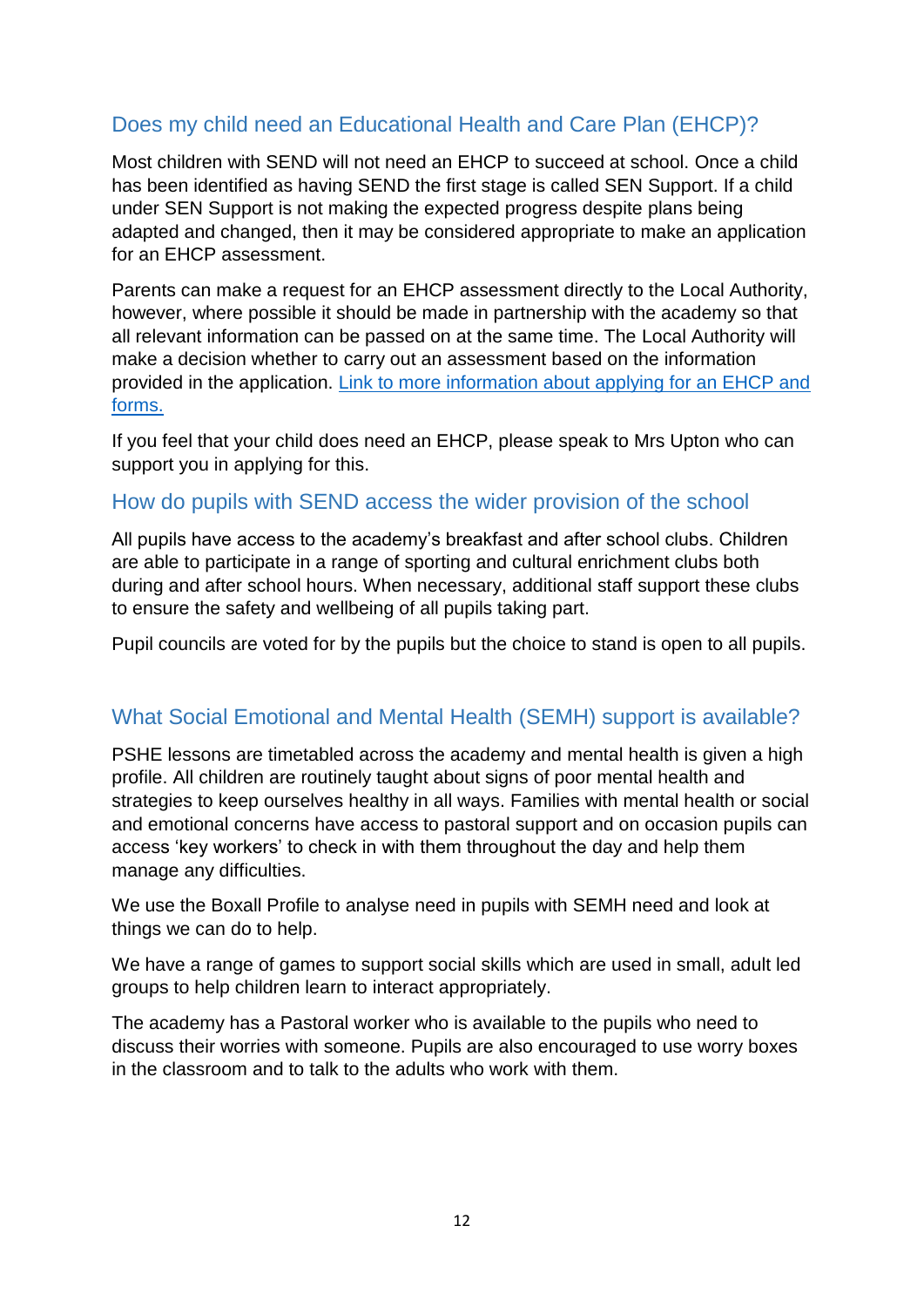## Which outside agencies do we work with?

We work with all NHS health services and provide prompt reports and information to GPs, paediatricians, Occupational Therapy, Speech and Language Therapists and other providers our families engage with.

Currently the academy purchases expertise from [Respectrum Advisory Services](https://respectrum.net/) which gives us access to specialists in behavior, attachment, ASD, Cognition and Learning and Educational Psychology.

We also support families to access support from other agencies such as Nelson's journey, The Benjamin Foundation or Sensational Families as well as social support through Early Help.

### How do we involve parents?

We are keen to work closely with parents to plan provision for their child. Class teachers will approach parents initially if they have a concern about a child's progress. It may be that something outside of school is having an effect on the child and the parents are able to intervene promptly.

If a child progresses to the SEND Record parents are invited to contribute to the assessment, planning and reviewing process via meetings with school staff. Pupil Action Plans should have actions for home as well as school agreed at the meeting. Regular communication with school is vital for working together.

## How do we deal with complaints?

If you have a concern about your child's provision, please contact Mrs Upton in the first instance. Should you wish to take your complaint further Mrs Rutherford is available via the school office or you can follow the procedure in the Complaints Policy found [here.](https://ocppa.co.uk/admin/wp-content/uploads/sites/31/2021/06/OAT-OCPPA-Complaints-Policy.pdf)

## Other helpful links for parents.

Norfolk County Council's' Local Offer, explaining what is available on a local authority basis, can be found [here.](https://www.norfolk.gov.uk/children-and-families/send-local-offer)

[www.barnardos.org.uk](http://www.barnardos.org.uk/) – information for parents around Special Educational Needs advice.

[www.specialneedsjungle.com](http://www.specialneedsjungle.com/) – general resources for parents around Special Educational Needs advice.

[www.talkingpoint.org.uk](http://www.talkingpoint.org.uk/) – site to support parents and children with speech and language difficulties.